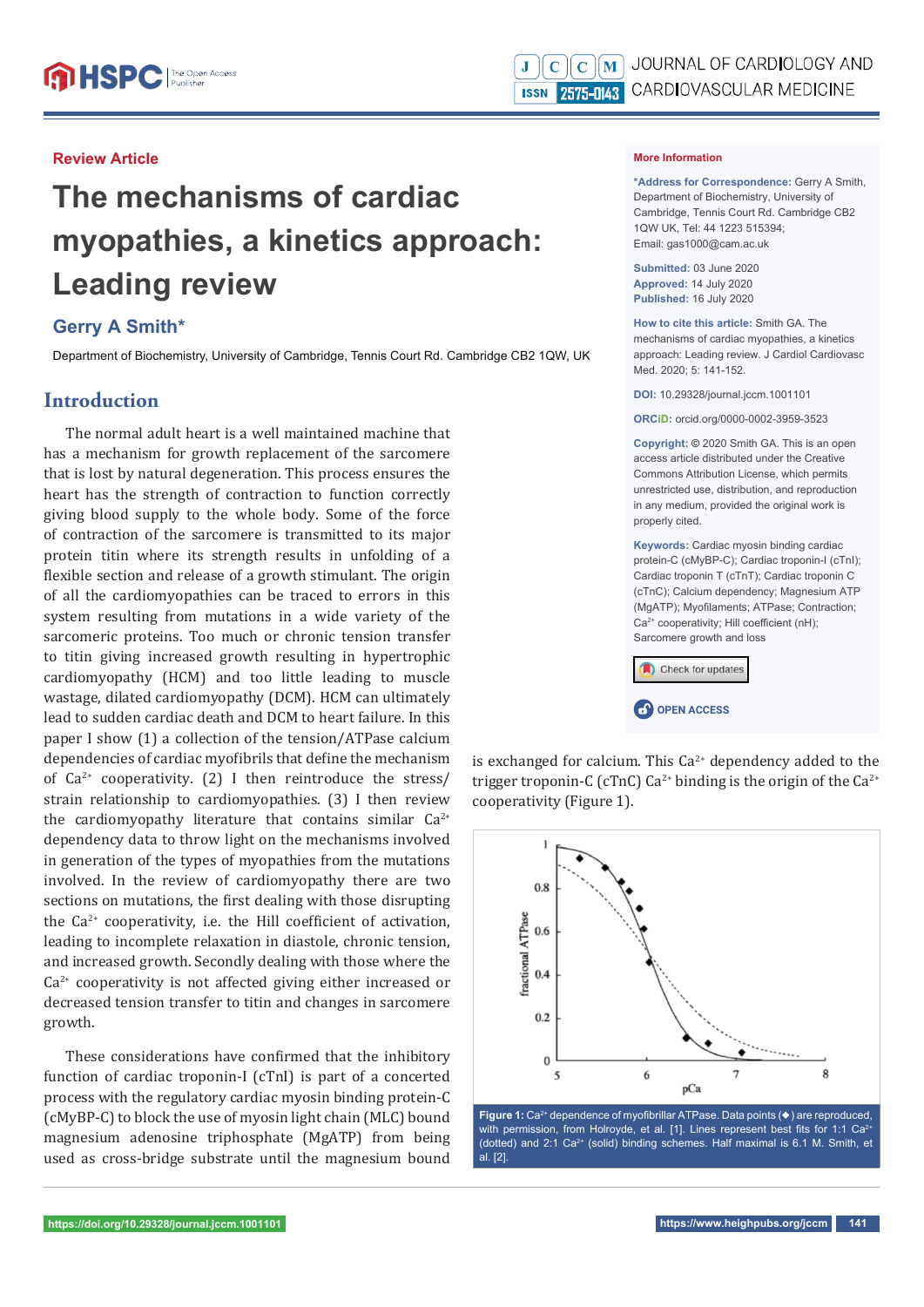# The Ca<sup>2+</sup> activation of the myofibrils is cooperative

The conclusion is that two  $Ca^{2+}$  binding sites are occupied cooperatively for activation of the cross bridge ATPase. The ATP usage is unimolecular.

*The measurable binding of Ca<sup>2+</sup> to the myofibrils is unimolecular, not cooperative* (Figure 2).

On cardiac cTnC there are two high affinity and two low affinity  $Ca^{2+}$  binding sites but only a total of three bind, i.e. only one for the weaker, activating sites. The strong binding sites are fully occupied under all physiological conditions.  $Mg^{2+}$ binding to any cTnC site is too weak to have the effect seen later under Magnesium inhibition. The conclusion is under physiological conditions the measurable binding of  $Ca<sup>2+</sup>$  to the myofibrils is unimolecular, not cooperative.

This is fully confirmed by Morimoto and Ohsuki [3]. Only one of the low active sites is used on activation.

## *The competitive inhibition of*  $Ca^{2+}$  *activation by*  $Mg^{2+}$  *(Table 1).*

The conclusion is that activation is by  $Ca^{2+}$  bound to cTnC cooperatively with  $Ca^{2+}$  bound to the ATP on the myosin light chain in equilibrium with inactive myosin bound MgATP.  $Mg^{2+}$  does not competitively bind to cTnC. This ensures that the initial binding of MgATP in diastole gives the completely relaxed myofibril maintaining the status quo of the stressgrowth equilibrium.  $Ca^{2+}$  is replaced by  $Mg^{2+}$  on cleavage of the pyrophosphate bond in ATP. MgATP bound to myosin light chain is derived from creatine kinase rephosphorylation of the myosin bound MgADP product of the cross-bridge ATPase. Creatine kinase is piggy-back bound to cardiac myosin binding protein-C (cMyBP-C) on the thick filament.

*cMyBP-C bound to Actin-Myosin is required to maintain Ca2+ cooperativity* (Figure 3).

(a) The reversible extraction of cMyBP-C.



The displacement is to the left, lower  $\lceil Ca^{2+} \rceil$  approaching the K<sub>m</sub> for cTnC Ca<sup>2+</sup> binding (Table 2). The Ca<sup>2+</sup> cooperativity is lost, lower Hill coeficient  $(n<sub>u</sub>)$ , CaATP bound is not required. This demonstrates that MgATP can act as substrate when cMyBP-C is not bound to myosin-actin.

The process of removal is reversible (Figure 4).

The conclusion is that cMyBP-C (along with cTnI see later) has the biochemical function of ensuring myosin bound MgATP is not the functional substrate of the cross-bridge ATPase in the normal heart. This ensures that the system is fully relaxed in diastole on completion of the cycle with binding of MgATP. cMyBP-C clearly has little structural function from the reversibility of its removal, save for its localisation of the creatine kinase.

(b) The addition of an N-terminal fragment of cMyBP-C that binds the myosin S2 site and actin.



**Figure 3:** Tension-pCa data obtained before and after partial extraction of cMyBP-C (C-protein) from rat ventricular myocytes, from Hofmann, et al. [6], see cMyBP-C-nul later.





readdition to a previously extracted cardiac myocyte, from Hofmann. et al. [6].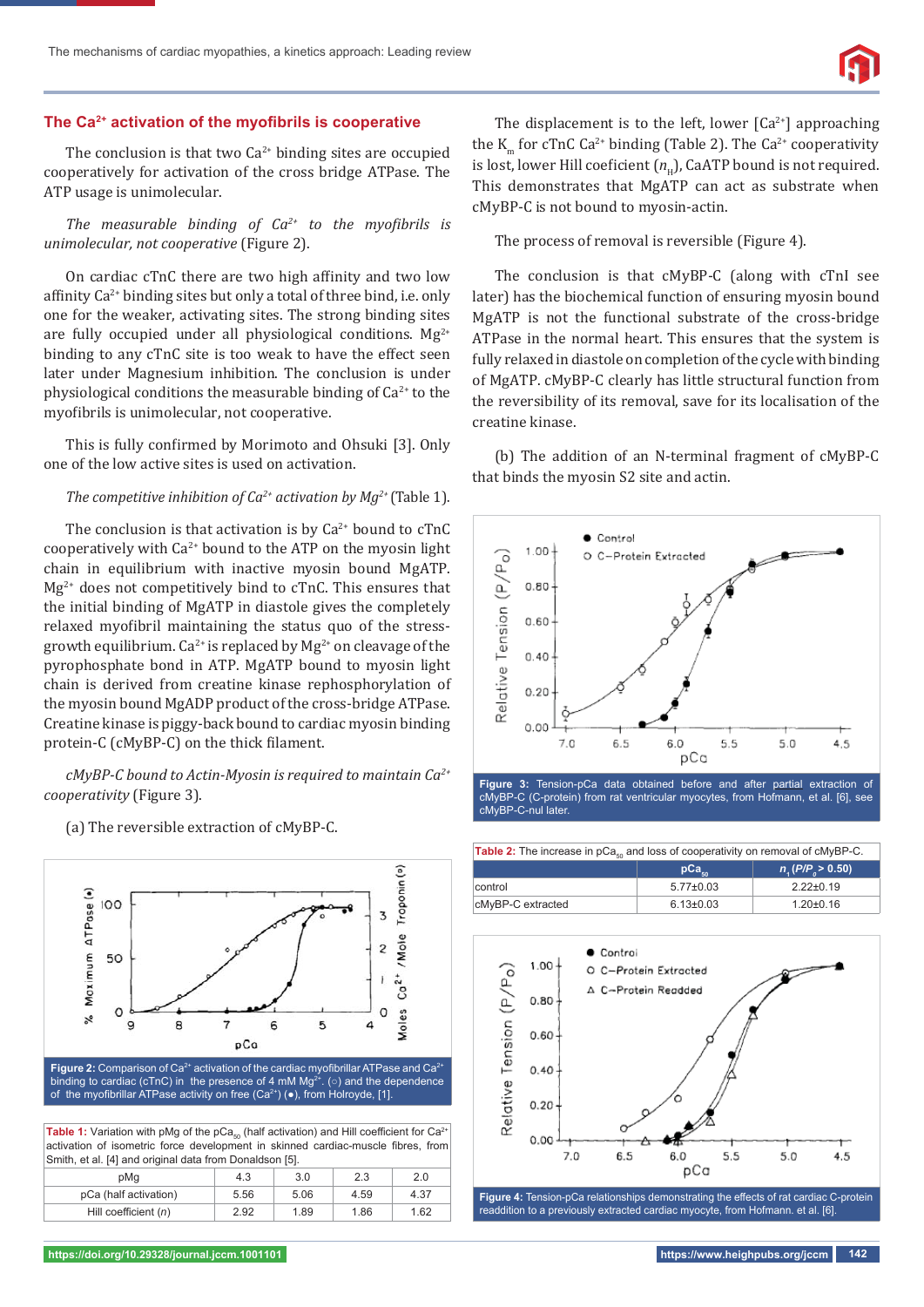

Kampourakis, et al. [7] demonstrated the result of occupation of the free cMyBP-C binding sites (S2) on myosin by cMyBP-C myosin binding fragment C1mC2, see later. The free S2 binding sites outnumber those bound by a factor of at least 5. This N-terminal fragment of cMyBP-C contains the binding sites for myosin and actin binding. On addition this fragment binds to the free myosin and actin sites overriding the effect of bound cMyBP-C[7]. At the concentration of C1mC2 used (2  $\mu$ M) it almost certainly does not displace the bound cMyBP-C, as its  $K_m$  for maximal Ca<sup>2+</sup> free activation is more than 20 μM. This ability to fully activate in the absence of  $Ca^{2+}$  is the first indication that the action of cMyBP-C also involves the cTnI, i.e. is concerted (Figure 5).

The displacement is to the left, lower  $[Ca^{2+}]$ , and the cooperativity is lost. Only  $Ca^{2+}$  bound to cTnC is required for activation, therefore MgATP can act as substrate when C1mC2 is bound to myosin-actin. cMyBP-C bound to Myosin and/or the presence of free Myosin S2 sites are required to maintain Ca<sup>2+</sup> cooperativity.

#### **The stress/strain relationship to cardiomyopathies**

I have previously suggested [8] that any mutation giving rise to the above loss of  $Ca^{2+}$  cooperativity would mean that true diastole would not be reached and the resulting chronic strain would be transmitted to the sensor in titin, releasing LIM protein and hence promoting growth. The result of increased growth is hypertrophic cardiomyopathy (HCM) [8]. Any reduction in transmission of tension to the titin would result in not maintaining the status quo of growth v. tissue loss, less Lim activity reduced maintenance growth and dilated cardiomyopathy (DCM). When mediated through change in the cMyBP-C resulting in HCM the shift in sensitivity is to the left (lower  $Ca^{2+}$ ) and the opposite for DCM.

## **Sarcomeric mutations giving rise to a reduction in the Ca2+ cooperativity of activation giving rise to HCM.**

 $1.0$  $\bullet$  control O C1mC2  $0.8$  $0.6$ ГTO  $0<sub>4</sub>$  $0.2$  $0.0$  $\overline{c}$ 6 5 4 pCa Figure 5: The effect of binding of cMyBP-C fragment C1mC2 to acto-myosin, from

Disruption of either the cTnI or the cMyBP-C functions

Kampourakis, et al. [7].

results in the myosin bound MgATP being used as substrate, with loss of calcium cooperativity and a shift to increased  $Ca^{2+}$ sensitivity. In general the result of this is incomplete relaxation at the end of the cross-bridge cycle when MgATP is rebound and immediately used when some cTnC at diastolic calcium level ( $\left[\text{Ca}^{2+}\right]_D$ ) is still Ca<sup>2+</sup> bound, causing chronic tension in the myofibril. This tension is transmitted through the troponinactin-titin system, with release of growth activators (LIM protein) and resulting hypertrophic growth of the myocytes.

HCM has been recently reviewed by Teekakirikul, [9]. Along with DCM it is one of the most common heritable cardiovascular disorders. HCM is characterized by left ventricular hypertrophy (LVH) that is unexplained by abnormal loading conditions, with myocyte hypertrophy and disarray, and increased myocardial fibrosis as key histopathological hallmarks. Genetic studies reveal the multiple variants in sarcomere protein genes in approximately 40% – 60% of patients with HCM, establishing HCM as a disease of sarcomere proteins, similarly for DCM. Most HCM disease-causing variants occur in the myosin, cMyBP-C and cTnI. HCM variants do also occur, along with other myopathy causing mutations, in the thin filament proteins.

I now give examples of instances of HCM where the kinetics have been graphically reported. Most of these show a small consistent loss of Ca<sup>2+</sup> cooperativity reflected in reduced Hill coefficient  $(n_\text{u})$  for Ca<sup>2+</sup> activation, accompanied by increased Ca<sup>2+</sup> sensitivity.

#### *Mutations in cMyBP-C giving HCM* (Figure 6)*.*

Along with Myosin mutations these are the main sources of HCM and here the effect of cMyBP-C knockout is included.

(a) cMyBP-C mutant carriers c.2373dupG and 2864\_2865DelCT.

The mutant cMyBP-C showed a shift to lower  $[Ca^{2+}]$  and reduced cooperativity. Expression of cMyBP-C was also reduced by 30% (Figure 7).

Here they have also shown that for this mutation of cMyBP-C



**https://doi.org/10.29328/journal.jccm.1001101 https://www.heighpubs.org/jccm 143**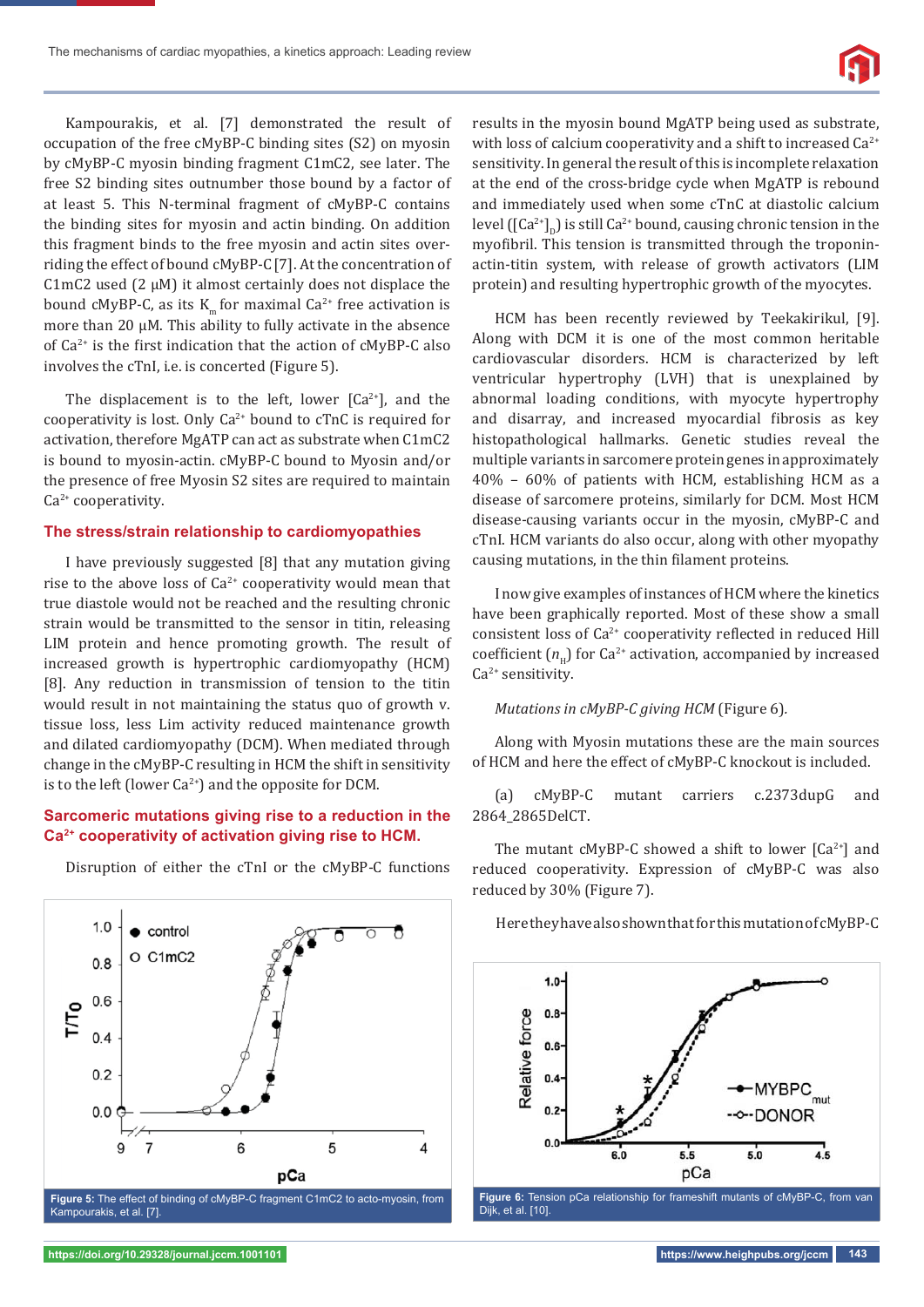

there is almost complete absence of cTnI phosphorylation compared to normal. This appears to be accompanied with a decrease in phosphoryl cMyBP-C, more than the protein level decrease, and an increase in that of desmin [10]. This is the second strong link in the activities of cMyBP-C and cTnI.

(b) KOY235S mutation of cMyBP-C (Figure 8)*.*

The KO<sup>Y235S</sup> myocardium shows a left-ward shift in the pCa curve, indicating increased calcium sensitivity and reduced  $Ca<sup>2+</sup>$  cooperativity. Unlike the frameshift mutants above there is no accompanying reduction in cMyBP-C expression or phosphorylation of it or the cTnI.

Parbhudayal, et al. [12] have also made the first study to demonstrate an intercellular variation of myofilament cMyBP-C protein expression within the myocardium from HCM patients with heterozygous cMyBP-C mutations.

(c) cMyBP-C knockout mice.





Some of the observations on the genetic elimination of the cMyBP-C are contrary to those on the extraction of cMyBP-C [6] or binding of C1C2 [7] fragment. These studies used gene targeting to produce knockout mice that lack cMyBP-C in heart. The results show that cMyBP-C is not essential for sarcomere assembly or cardiac development but that the absence of cMyBP-C is sufficient to trigger profound cardiac hypertrophy and depressed myocyte contractile properties. Clearly in the absence of the substrate control by cMyBP-C one would expect both an increase in  $Ca^{2+}$  sensitivity and loss of cooperativity. However, the finding that  $Ca^{2+}$  sensitivity of tension was reduced in cMyBP-C-nul mice contrasts with enhanced Ca<sup>2+</sup> sensitivity reported after extraction of ~60% of cMyBP-C from rat myocytes using biochemical techniques. Potential explanation to account for the different results have been suggested. These are that the biochemical extractions occurred *in vitro* over short time periods, thus precluding adaptive responses, whereas compensatory effects (eg, protein phosphorylations or structural changes during hypertrophy) after genetic elimination of cMyBP-C may be additional factors in the present study. However a better explanation is in binding of the cMyBP-C to the actin-myosin, see effect of N-terminal fragments later.

The first study of cMyBP-C-nul By Harris, et al (Figure 9).

Here the anomalies found were a less than expected reduction in the  $Ca^{2+}$  cooperativity and much less than expected  $Ca^{2+}$  sensitivity, cf ref [6,7].

In a follow up Harris, et al. found [14] a more expected effect of the cMyBP-C knockout on the  $Ca^{2+}$  cooperativity, cf Hofmann [6]. But retained the lower sensitivity. In this study they surprisingly looked at the effects of adding binding fragments a la Kampourakis, et al. [7] (Figures 10-12).

Of note is the change of  $pCa_{50}$  with lack of reduction in Hill coefficient on addition of C1C2 fragment to the wild-type in this later study [14] in contrast to that of others, Kampourakis, [7]. Figure 5 and Razumova [15], Figure 13. The shift to greater



wild-type (+/+), heterozygous (+/−), and homozygous (−/−) knockout, from Harris, et al. [13].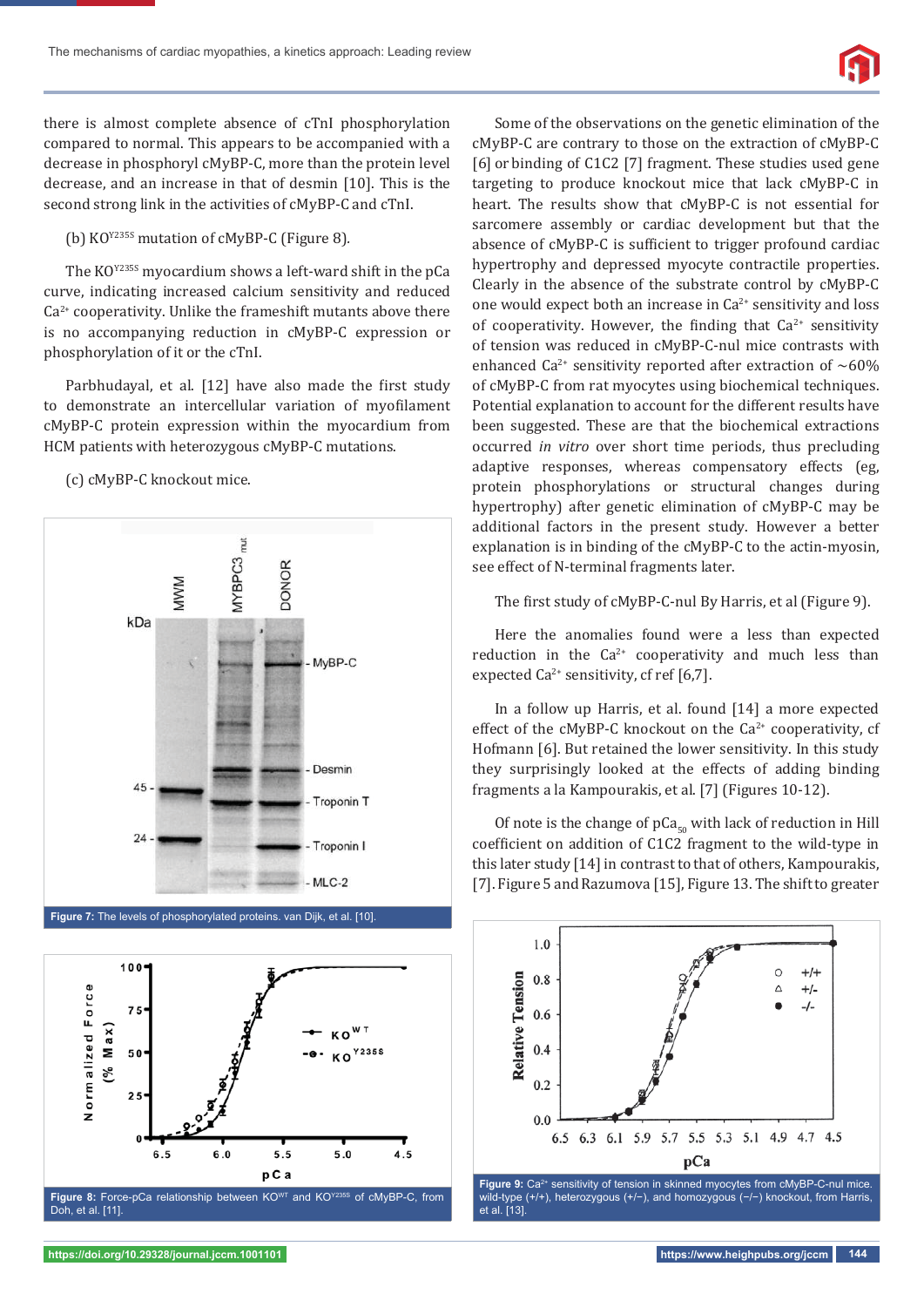



its interaction partners from Carrier, et al. [16].





Ca2+ sensitivity on addition of C1C2 in the absence of cMyBP-C confirms the effects of C1C2 fragment are by direct binding to unoccupied sites on the myosin (S2) and/or the actin, as suspected from the concentration used by Kampourakis. et al. [7] and the concentration they required for  $Ca^{2+}$  free activation. The dose dependency of C1C2 compared to that of C0C2 or C0C1m on the cMyBP-C KO would be interesting in this regard. The lack of shift to lower  $Ca^{2+}$  by knockout indicates a weaker affinity of the cTnC for  $Ca^{2+}$  in the absence of cMyBP-C, i.e. cMyBP-C binding to the actin-myosin increases the affinity of cTnC for  $Ca^{2+}$ . The large leftward shift to greater  $Ca<sup>2+</sup>$  sensitivity on addition of C1C2 fragment in the KO case does confirm this. Only partial removal of cMyBP-C, Hofmann,  $[6]$ , leaves some cTnC with the higher affinity.

#### *Limitations on use of cMyBP-C fragments.*

For convenience I include here the mapping of the N-terminal fragments of cMyBP-C (Figures 11,12).

Incubation of trabeculae with 10 μM C1C2 resulted in a leftward shift of the tension–pCa relationship relative to control, indicating an increase in  $Ca^{2+}$  sensitivity of tension  $(\Delta p Ca_{50} = 0.30 \pm 0.05)$ . This confirms the incorrectness of the observation of Harris, et al. [14] (Table 3).

The addition of 20 μM C1C2(-m) that lacks the cMyBP-C motif was without effect on the tension–pCa relationship.

Note the use of only 5  $\mu$ M of the N-terminal domain peptides. K<sub>m</sub> for C1C2 Ca<sup>2+</sup> free activation is 20 μM [7], when m is phosphorylated C1C2 becomes inactive. Kampourakis, et al. [7] only used 2  $\mu$ M so minimising Ca<sup>2+</sup> free stimulation. In experiments with cMyBP-C nulls Raumova, et al. [16] use 10 μM. The 20 μM K<sub>m</sub> for maximum activation without Ca<sup>2+</sup> probably reflects displacement of bound cMyBP-C, 2 μM only binds at free Myosin S2 and or actin sites. Hence the large reduction of Hill-coeficient on addition.

The much later observations of Harris, et al. [17] have been ignored as.

They used 100 μM of the fragments and in doing so even C1-m was found to act alone.

#### *Mutation in myosin light chain resulting in HCM* (Figure 14)*.*

The shift to lower  $\lceil Ca^{2+} \rceil$  and loss of cooperativity was accompanied by considerable loss of contraction strength, however this does bypass the cMyBP-C substrate control and the linkage is not floppy as with DCM mutations in light chain, see later.

*Mutation in cTnI resulting in HCM* (Figure 15)*.*

The observed results of this mutation were;

1) the complex containing HCTnIR145G only inhibited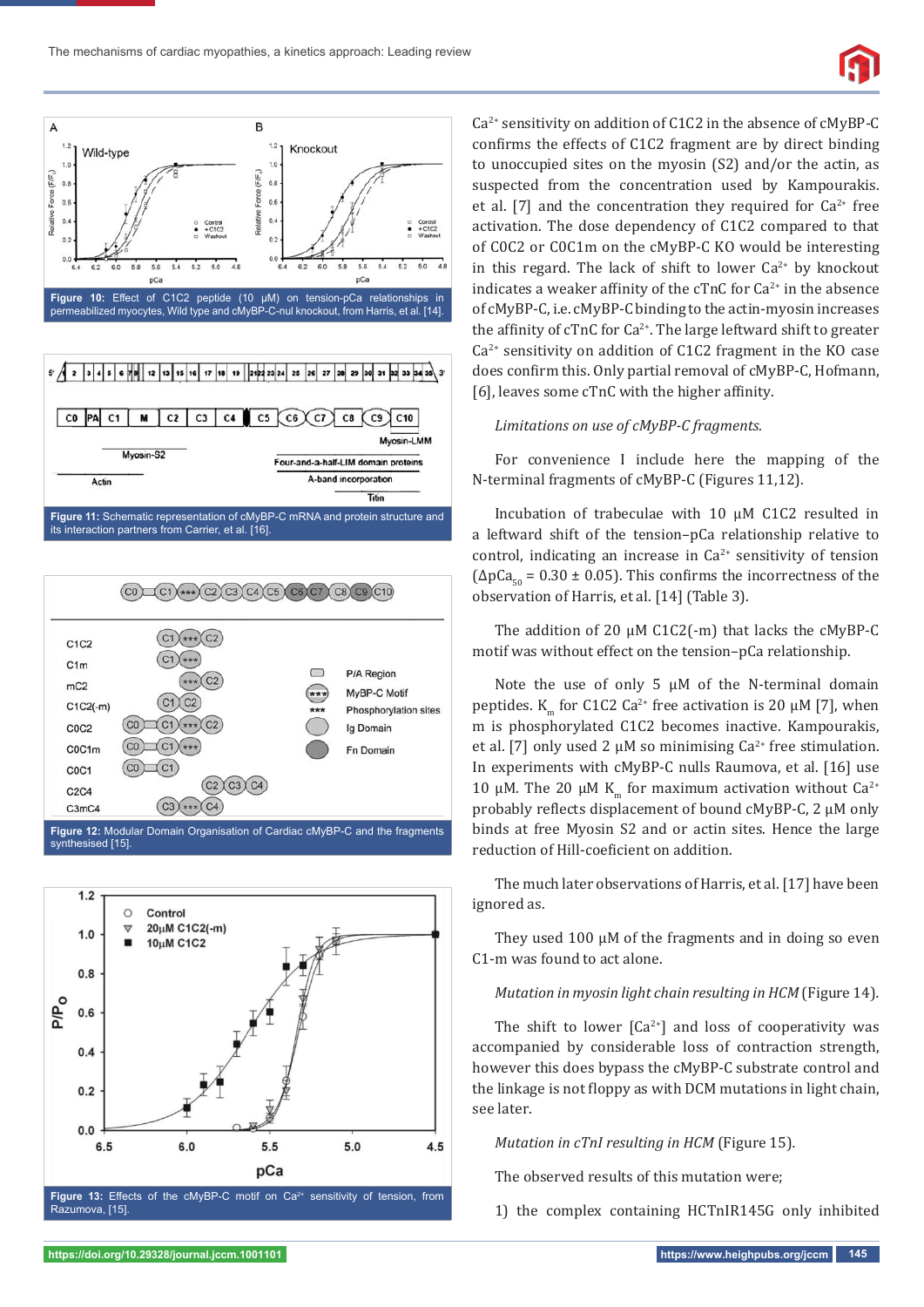

| Table 3: The effects of N-terminal proteins on Ca <sup>2+</sup> activation [16]. |                  |                   |                   |                      |                 |                  |  |  |  |
|----------------------------------------------------------------------------------|------------------|-------------------|-------------------|----------------------|-----------------|------------------|--|--|--|
| Protein (n)                                                                      | $[ ]$ ( $\mu$ M) | pCa <sub>50</sub> | pCa <sub>50</sub> | $\triangle pCa_{50}$ | Hill coef. (nH) | Hill coef. (nH), |  |  |  |
|                                                                                  |                  | control           | + protein         |                      | control         | + protein        |  |  |  |
| COC2(6)                                                                          | 5                | $5.32 \pm 0.02$   | $5.73 \pm 0.04$   | $0.42 \pm 0.04$      | $5.43 \pm 0.32$ | $2.19 \pm 0.14$  |  |  |  |
| C1C2(4)                                                                          | 5                | $5.30 \pm 0.02$   | $5.54 \pm 0.05$   | $0.25 \pm 0.05$      | $6.45 \pm 0.86$ | $2.65 \pm 0.25$  |  |  |  |
| COC1m(4)                                                                         | 5                | $5.32 \pm 0.01$   | $5.59 \pm 0.05$   | $0.27 \pm 0.05$      | 7.66±0.72       | $2.71 \pm 0.34$  |  |  |  |
| C1m(6)                                                                           | 5                | $5.34 \pm 0.02$   | $5.46 \pm 0.04$   | $0.12 \pm 0.04$      | $6.83 \pm 0.89$ | $3.72 \pm 0.34$  |  |  |  |
| C1C2(5)                                                                          | 10               | $5.29 \pm 0.02$   | $5.58 \pm 0.05$   | $0.30 \pm 0.05$      | $5.02 \pm 0.33$ | $2.11 \pm 0.14$  |  |  |  |
| mc2(4)                                                                           | 10               | $5.30 \pm 0.01$   | $5.32 \pm 0.03$   | $0.02 \pm 0.03$      | $6.63 \pm 0.44$ | $5.90 \pm 0.67$  |  |  |  |
| COC1(3)                                                                          | 10               | $5.34 \pm 0.01$   | $5.32 \pm 0.01$   | $-0.02 \pm 0.01$     | $6.61 \pm 0.70$ | $7.50 \pm 0.83$  |  |  |  |
| C2C4(4)                                                                          | 20               | $5.32 \pm 0.01$   | $5.32 \pm 0.01$   | $0.00 \pm 0.01$      | $6.73 \pm 0.21$ | $6.15 \pm 0.71$  |  |  |  |
| C1C2m(3)                                                                         | 20               | $5.33 \pm 0.02$   | $5.34 \pm 0.01$   | $0.01 \pm 0.01$      | $9.62 \pm 2.08$ | $8.67 \pm 2.04$  |  |  |  |
| C3mC4(3)                                                                         | 20               | $5.30 \pm 0.02$   | $5.29 \pm 0.01$   | $-0.01 \pm 0.01$     | $4.96 \pm 0.62$ | $5.56 \pm 0.42$  |  |  |  |



glycerinated skinned papillary muscle fibers compared to Tg-WT, from Mettikolla, et al. [18].



84% of Ca<sup>2+</sup>-unregulated force. Incomplete relaxation at diastolic Ca2+, chronic stress.

2) the recovery of  $Ca^{2+}$ -activated force by HCTnIR145G was decreased and

3) there was a significant increase in the  $Ca^{2+}$  sensitivity of force development.

#### *Restrictive cardiomyopathy (RCM) with cTnI mutations.*

There are reports of restrictive cardiomyopathy (RCM) showing major loss of  $Ca^{2+}$  cooperativity arising from mutations mostly in cTnI. RCM is a more pronounced form of HCM. Two examples are given here, both from Davis, et al. (Figures 16,17)*.*

PKA treatment shifts both curves to the right, less  $Ca^{2+}$ sensitive without change in Hill coefficients.

RCM is when the walls of the lower chambers of the ventricles are too rigid to expand as they fill with blood. The pumping ability of the ventricles may be normal, but it's harder for the ventricles to get enough blood. With time, the heart can't pump properly. This leads to heart failure. With RCM mutants the loss of cooperativity and shift to greater  $Ca^{2+}$ sensitivity are the largest of those reported for HCM and more reflect those found when cMyBP-C is nullified by addition of its S2 binding moiety or partially removed. There is considerable activation and lack of relaxation at low  $\left[Ca^{2+}\right]_D$  [20,21]. There is no evidence of amyloidosis giving rigidity in this case, as shown by Du, et al. [22], however increases in desmin and  $\alpha$ -actinin have been demonstrated in diastolic failure by Zhang, [23] and Sheng, et al. [24]. The latter may very well be the basis of the increase in rigidity found in RCM.

Other RCM related cTnI changes are reported by Parvatiyar, et al. [25], Jean-Charles, et al. [26], Wen, et al. [27] and Gomes, [28].

With the above large shift to increased  $Ca<sup>2+</sup>$  sensitivity the suggestion is that cTnI is involved with the binding of cMyBP-C to the actin-myosin, the third strong indication of this.

*A mutation cTnC giving unexpectedly DCM although loss of Ca2+ cooperativity*.

There is one instance of mutated cTnC where the use of MgATP as substrate will occur and should lead to hypertrophy but this is over-ridden by breakdown in stress transfer to the thin filament causing dilated myopathy (Figure 18).

I conclude here that the  $Ca^{2+}$  sensitivity increase is entirely down to a structural change i.e. cTnI not being G159C-cTnC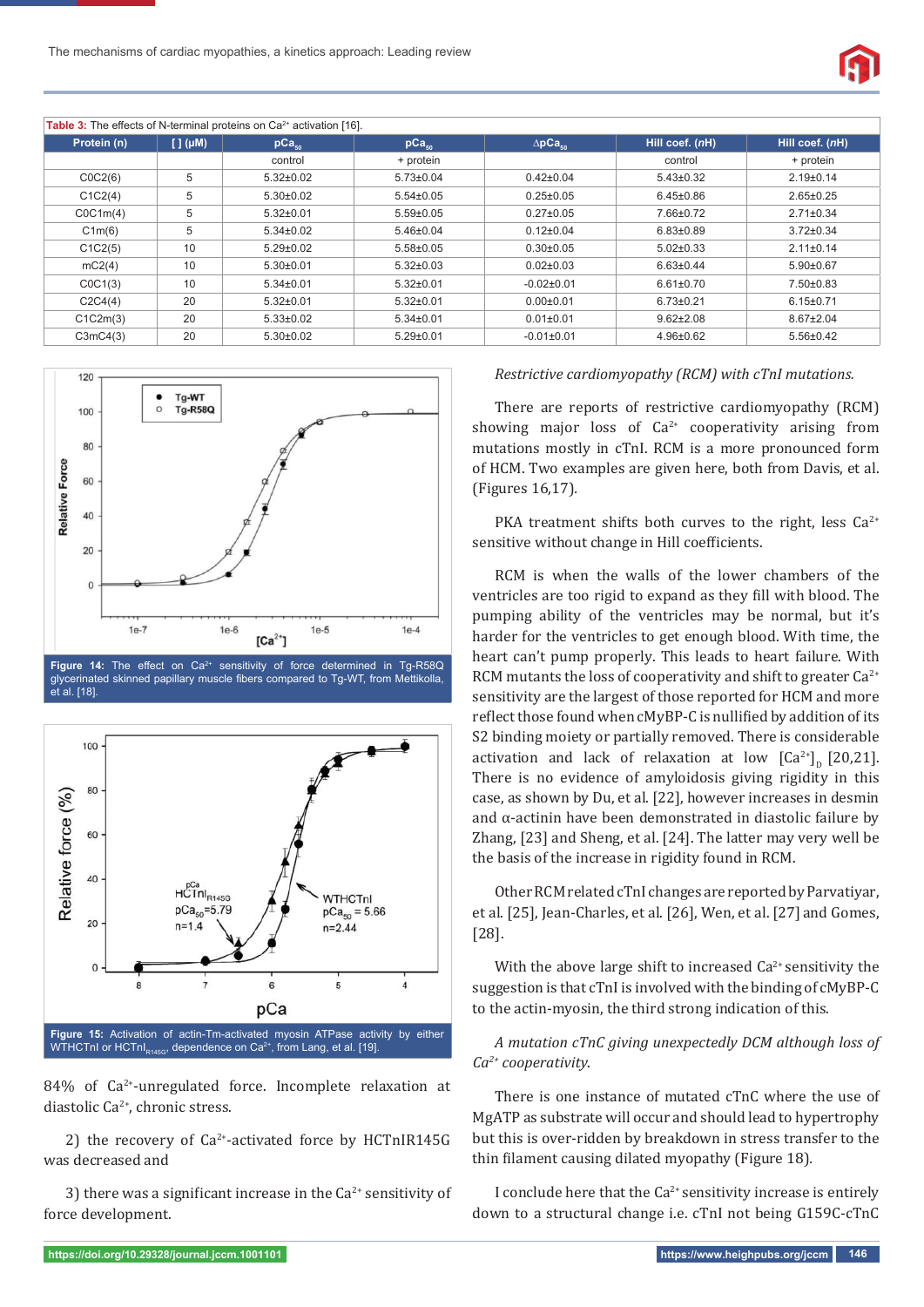

**Figure 16:** Ca2+-activated tension in single permeabilized R193H cTnI mutant cardiac myocytes, from Davis, et al. [20].





bound [27] and thus not cooperating with the cMyBP-C in blocking the use of MgATP as substrate. It is also likely that G159C-cTnC does not properly bind other thin filament proteins, actin, cTnT or tropomyosin. Similar results were found by Swindle, et al. [30].

# **Sarcomeric mutations that do not show loss of Hill**  coefficient, Ca<sup>2+</sup> cooperativity, giving rise to either **HCM or DCM**

These mutations are mostly in the Troponin-Ttropomyosin-titin genes although those in myosin are reported. The mutations either increase or decrease the transfer of stress to the titin and its bound Lim protein, giving rise to HCM or DCM. The  $Ca^{2+}$  cooperativity is maintained, i.e. both the cTnC and myosin bound ATP are  $Ca^{2+}$  bound with these mutations. The central roles of Troponin-T (cTnT) and tropomyosin  $({\infty}$ -Tm) in the thin filament transfer of stress is well demonstrated by the presence of assorted variants with either hypertrophic or dilated outcome. The HCM mutants of ∝-tropomyosin (∝-Tm) all display elevated Ca2+ free ATPase (or tension), a form of inhibited diastolic relaxation, different to loss of  $Ca<sup>2+</sup>$  cooperativity, again giving chronic stress in the titin. In general the various mutants giving DCM show reduced maximum ATPase/tension, little or no shift in either the  $pCa<sub>50</sub>$ or Hill coefficient.

#### *Mutations in the Myosin Heavy Chain*

For the myosin heavy chain variants there are very little data on the variation of ATPase or contractility with  $[Ca<sup>2+</sup>]$  although there are a very large number of mutations known. All available are HCM and show increased maximum contractility at high  $[Ca^{2+}]$ . The earliest found was Keller, et al. [31] who showed that mutant myosin R403W exhibited a large increase in maximal actin-activated ATPase activity (+114%; *p* < 0.05) and Km for actin (+87%; *p* < 0.05) when compared to WT. Kraft, et al. [32] found increase in contractile strength for R723G in cardiomyocytes. Spudich, et al. [33] studied the mutations R21C, S166F (small  $n<sub>H</sub>$  increase) and DK177 all showed increase maximal ATPase. Nag, et al. [34] for HCM R403Q Show a lowering of contractile strength. It lacks the S2 fragment (cMyBP-C binding domain) and thus must surely behave like cMyBP-C-nul. Sarkar, et al. [35] confirm the R403Q conclusions. These all increase tension transfer to titin.

### *Mutation in myosin light chain giving DCM* (Figure 19)

This light-chain mutation was seen to impair the binding of the regulatory light chain (RLC) to the myosin heavy chain (MHC). Less binding to MHC, more floppy less strain is transferred to the thin filament.

#### *Tropomyosin* ( $\propto$ -Tm) mutations giving HCM

Michele, et al. [37] report the functional effects of cardiacspecific expression of human E180G mutant ∝-Tm in transgenic mice (Figure 20).

E180G ∝-Tm mice had significantly slowed relaxation under physiological conditions. This dysfunction was eliminated by propranolol. In a follow up by Michele, et al. [38] they use adenoviral-mediated gene transfer of four point mutations in α-tropomyosin (∝-Tm) into adult cardiac myocytes in vitro to show that all four HCM  $\alpha$ -Tm proteins can be expressed and incorporated into normal sarcomeric structures in cardiac myocytes at similar levels as normal  $\alpha$ -Tm proteins.

Muthhuchamy, [39] report the functional effects of cardiacspecific expression of HCM human  $\alpha$ -TM 175 TG in transgenic mice (Figure 21).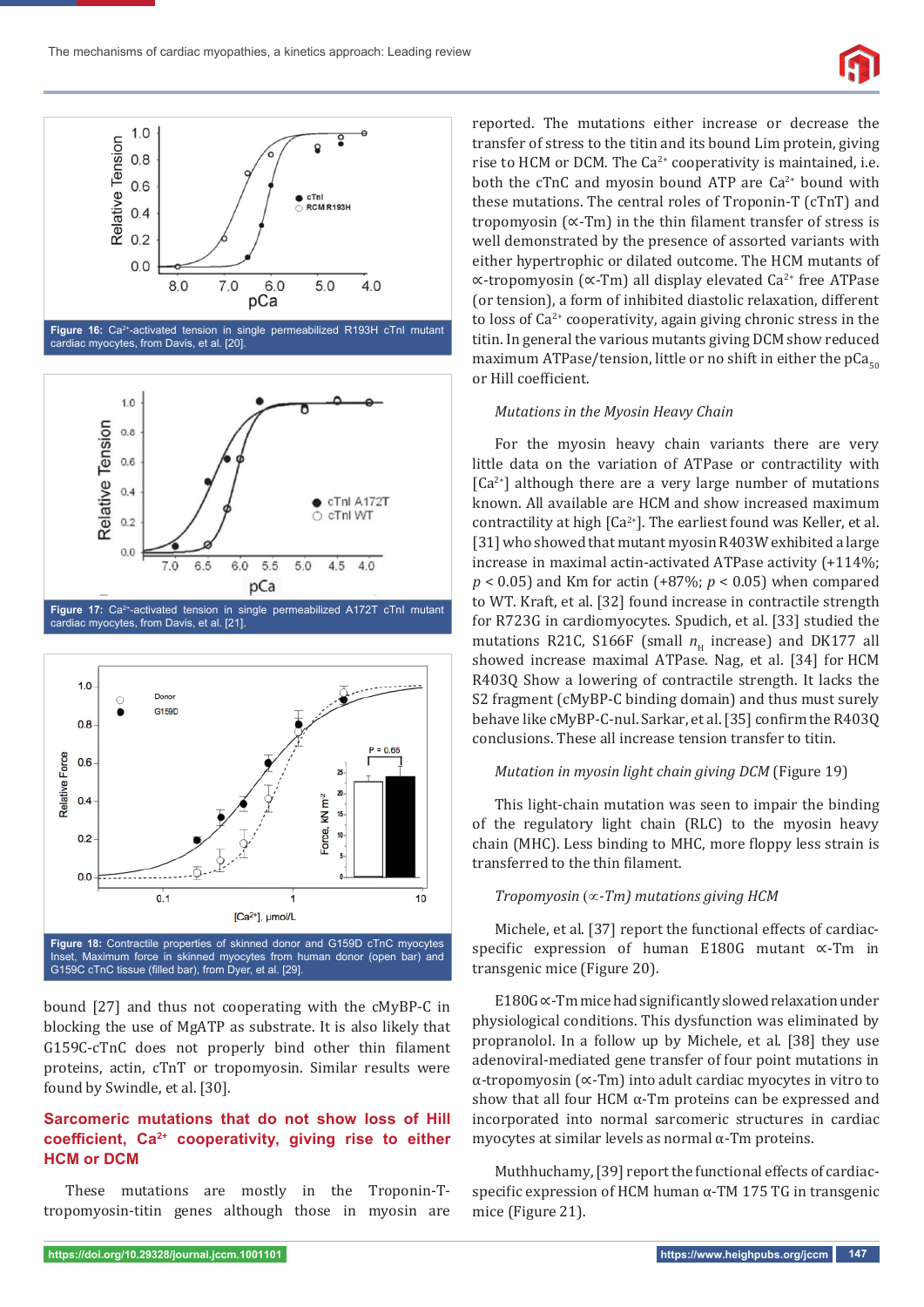



**Figure 19:** The ATPase-pCa relationship in WT and D94A reconstituted porcine cardiac myofibrils, from Huang, et al. [36]



**Figure 20:** E180G ∝-Tm transgene dose dependence of increased Ca2+ sensitivity of force production in single cardiac myocytes. A, Ca2+-activated force generation in representative single cardiac myocytes isolated from NTG (▲), 169 WT ∝-Tm (▼), and 160 E180G ∝-Tm (●) mice. B, E180G ∝-Tm transgene dose dependence of increased Ca<sup>2+</sup> sensitivity of force production, from Michele, et al. [37].



NTG and α-TM 175 TG (line 108) mouse hearts at sarcomere length 2.0 μm.

Increased expression of the α-TM 175 transgene in different lines causes a concomitant decrease in levels of endogenous α-TM mRNA and protein expression. In vivo physiological analyses show a severe impairment of relaxation in hearts of the HCM mice. In this case the stress was elevated in diastole. Chang, et al. [40] report similar results with other HCM-associated ∝-Tm mutations (Figure 22).

All three HCM-associated ∝-Tm mutations increased the  $Ca<sup>2+</sup>$  sensitivity of ATPase activity. All three had significantly decreased abilities to inhibit ATPase activity at effectively zero  $[Ca^{2+}]$ . This is clearly the same as with the  $\alpha$ -TM 175 transgenic above [39]. In all these the  $\left[Ca^{2+}\right]_0$  chronic stress is transferred to the titin.

#### ∝*-Tm mutants giving DCM* (Figure 23).

Statistical analysis of activities at pCa 9.1 and 5.0 shows no significant differences; Both mutations caused a small but significant decrease in the  $pCa<sub>50</sub>$  values, and had no effect on the inhibition of ATPase activity. from Chang, et al. [40]. Somehow less tension in titin, need to look for altered interaction with cTnT etc.



Figure 22: Effects of HCM-causing «-Tm mutations on the Ca<sup>2+</sup>-dependent myofibrillar ATPase activity rates. Chang, et al. [40].



Figure 23: Effects of DCM-causing «-Tm mutations, E40K and E54K, on Ca<sup>2+</sup>dependent myofibrillar activity rates compared to WT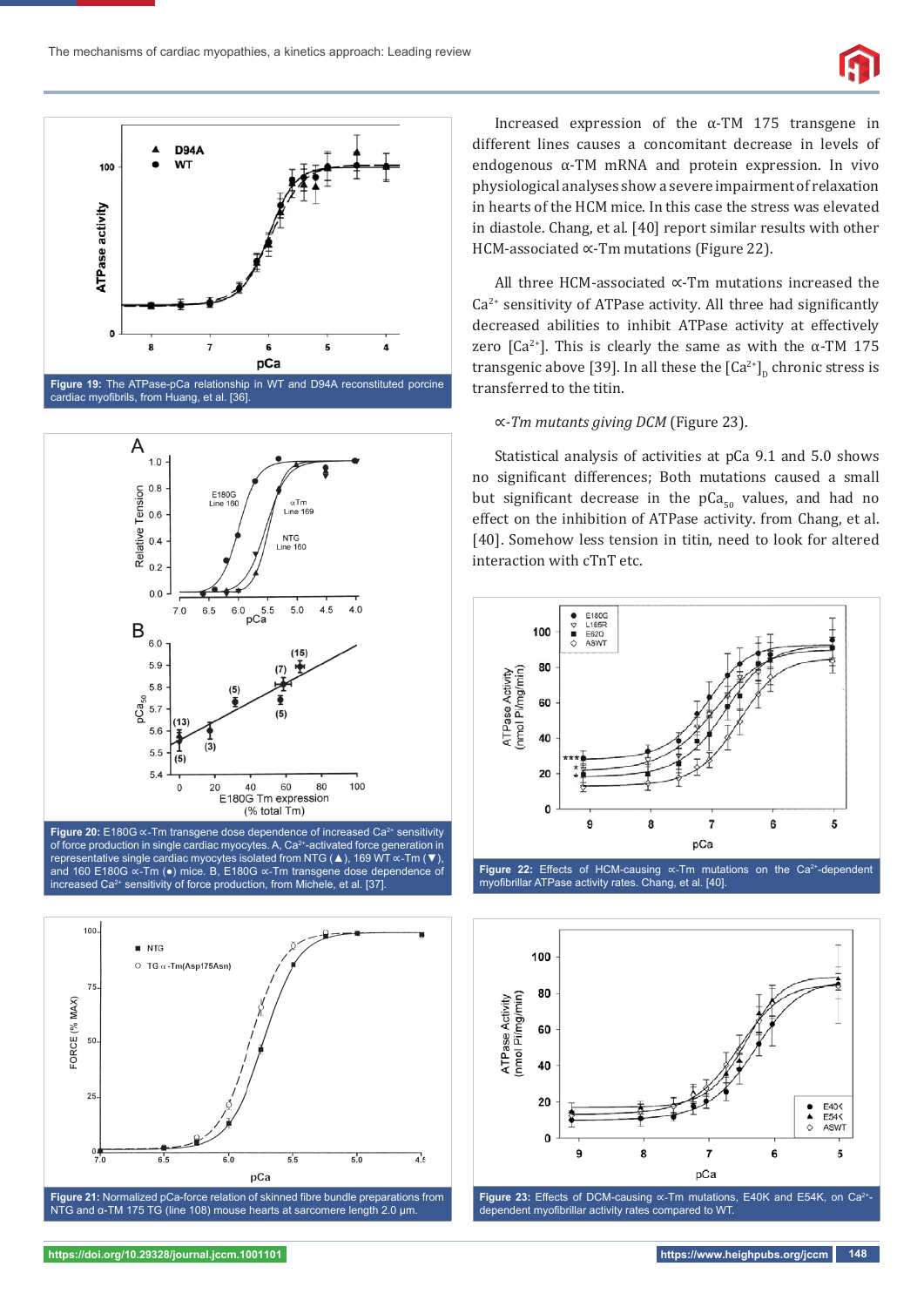

#### Various reports of other HCM and DCM Tm mutants

Gupte, et al. [41] showed DCM mutants D84N and D230N shift the  $pCa<sub>co</sub>$  stimulated ATPase activity to the right relative to WT and HCM mutants shift the  $pCa<sub>50</sub>$  to the left. The changes in pCa,  $n_{\rm H}$  and ATPase<sub>max</sub> for the DCM cases are small. The changes in the curves for the HCM mutants are again similar to above ∝-Tm reports and there is residual activity at diastolic  $[Ga<sup>2+</sup>]$ <sub>n</sub>. Similar DCM results are reported by Rajan, et al. [42] for a-TM54 TG hearts with more significant loss in contraction force (Table 4) (Figure 24).

#### *Actin mutant giving DCM*

There is no cooperativity change and a small movement to lower  $[Ca^{2+}]$ . There was no significant difference in sliding speed or fraction of filaments motile. When troponin was dephosphorylated the  $Ca^{2+}$ -sensitivity of E361G-containing thin filaments was now much lower than NTG, this was due to uncoupling of Ca<sup>2+</sup>-sensitivity from cTnI phosphorylation.

#### *cTnT mutations giving HCM*

Hernandez, et al. [44] report both ATPase and force measurements for skinned papillary muscle fibers of F110IcTnT and R278C-TnT transgenic mice. In both F110I-TnT and R278C-TnT the maximum force was greatly reduced from WT but the ATPase not affected. In this case it is clear that the force instead of transmitting to the Z disc was absorbed by the titin spring, and thus releasing increased LIM protein.

## *cTnT mutations giving both HCM and DCM*

(a) human wild-type, ΔK210 (DCM), or ΔE160 (HCM) cTnT (Figures 25,26).

| Table 4: Ca <sup>2+</sup> -tension in skinned fibre bundles of a-TM54 TG hearts [42], DCM. |                   |                 |                             |  |  |  |  |  |
|--------------------------------------------------------------------------------------------|-------------------|-----------------|-----------------------------|--|--|--|--|--|
| Group                                                                                      | pCa <sub>so</sub> | $n_{\rm H}$     | Force (mN/mm <sup>2</sup> ) |  |  |  |  |  |
| NTG (5 months old)                                                                         | $5,75\pm0.02$     | $3.38 \pm 0.40$ | $37.50 + 4.04$              |  |  |  |  |  |
| Moderate copy TG                                                                           | $5.67 \pm 0.01$   | $3.77 \pm 0.21$ | $25.41 \pm 1.57$            |  |  |  |  |  |
| NTG (1 month old)                                                                          | $5.93 \pm 0.03$   | $3.74 \pm 0.23$ | $46.09 \pm 7.22$            |  |  |  |  |  |
| High copy TG, 1.9                                                                          | $5.82 \pm 0.03$   | $3.78 \pm 0.15$ | $22.35 \pm 1.48$            |  |  |  |  |  |



Venkatraman, et al. [47] report similar results for other DCM mutants.

(b) HCM cTnT-I79N mutation (I79N). DCM knock-in mouse model carrying the heterozygous TnT-R141W mutation (HET) (Figure 27).

It appears that the transfer of stress to the titin is opposite in the two cases and when both are included together they nullify each other. In this case there are small changes in Hill coefficient, origin of which is not clear.

Sommese, et al. [49] report on mutants used above (Table 5).

Total disagreement with Cooperativity of WT reported by Holroyde [1] and Smith [2] and very little Hill coefficient  $(n_n)$  change with mutations. This is expected as only the subfragment S1 is used. It is S2 that binds the cMyBP-C. HCM, DCM mechanisms unclear.

## *DCM From several patients no protein mutation known*

In samples from patients Wolff, et al. [50] report that the calcium concentration producing half-maximal tension



Figure 25: Force-pCa relationships in the rabbit skinned cardiac muscle fibers into which human wild-type, ΔK210 (DCM), or ΔE160 (HCM) cTnT was incorporated. Maximum force levels were both ca. 30% down compared with wild-type, from Morimoto, et al. [45].



from ΔK210 homozygous hearts (DCM). A, cardiac myofibrillar proteins stained with ProQ Diamond for phospho-proteins detection and Sypro Ruby for total protein detection. They show equal protein content (Sypro) and disparity in phosphorylation levels (ProQ), from Sfichi-Duke, et al. [46]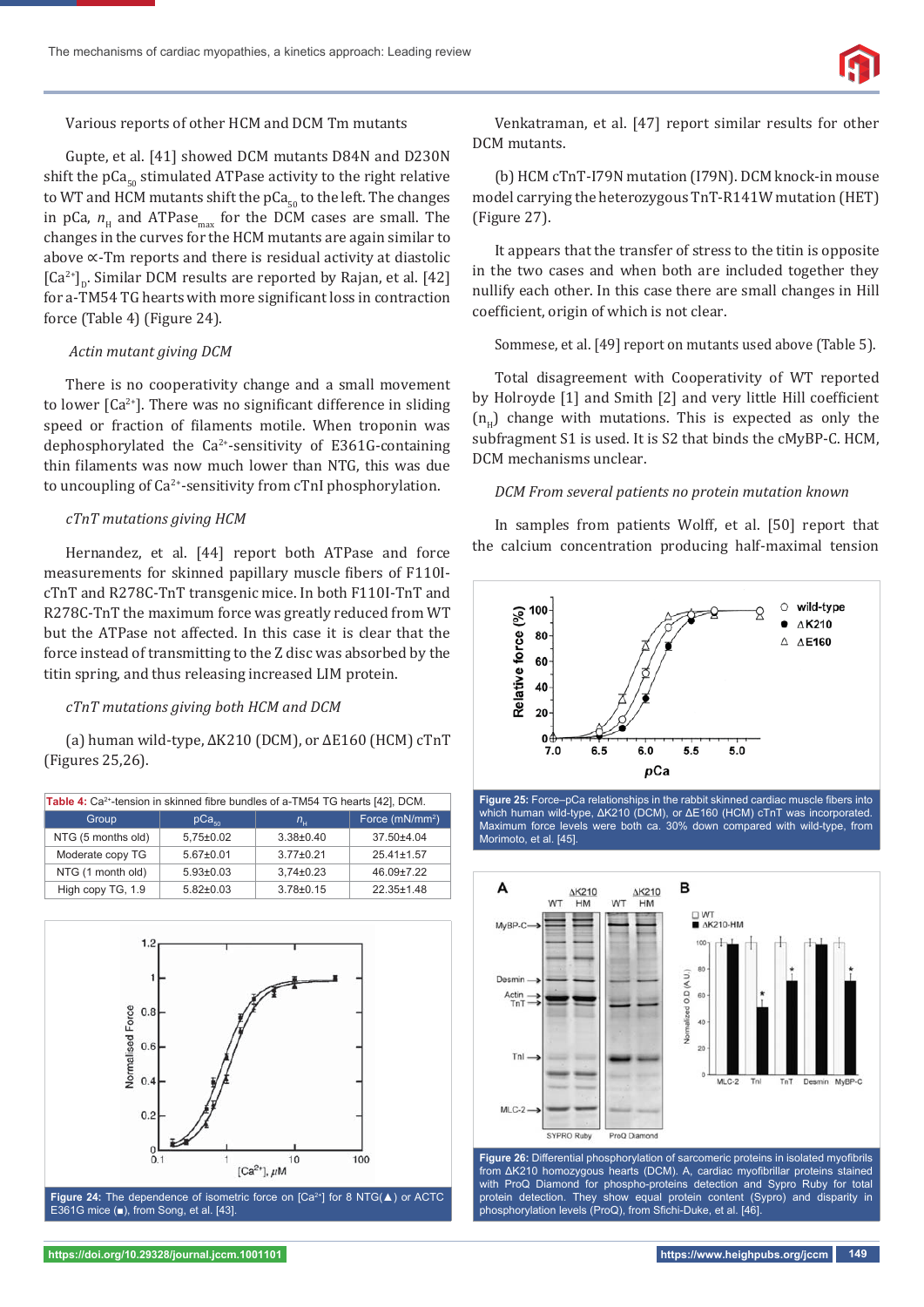



**Figure 27:** Calcium-dependent tension of, A, I79N mice compared to NTg**.** B, R141W HET mice compared to NTg. **C,** I79N/HET mice mutually normalized the Ca2+ sensitivity towards WT, from Jones, et al. [48].

| Table 5: ATPase activity of cardiac S1 with assorted HCM and DCM TnT mutants [49]. |            |                   |         |           |                                                           |               |  |  |  |
|------------------------------------------------------------------------------------|------------|-------------------|---------|-----------|-----------------------------------------------------------|---------------|--|--|--|
| TnT                                                                                | disease    | pCa <sub>en</sub> |         |           | $\Delta p$ Ca <sub>so</sub> % max.activity % min.activity | $n_{\rm H}$   |  |  |  |
| <b>WT</b>                                                                          |            | $6.17 \pm 0.01$   |         | $100 + 1$ | 10±1                                                      | $1.2 + 0.1$   |  |  |  |
| 179N                                                                               | <b>HCM</b> | $6.44 \pm 0.04$   | $+0.27$ | $100\pm2$ | 7±1                                                       | $1.2 \pm 0.1$ |  |  |  |
| E163K                                                                              | <b>HCM</b> | $6.36 \pm 0.03$   | $+0.19$ | $147+7$   | 15±1                                                      | $1.4 \pm 0.2$ |  |  |  |
| R141W                                                                              | <b>DCM</b> | $5.96 \pm 0.02$   | $-0.21$ | $93+2$    | 5±1                                                       | $1.2 \pm 0.1$ |  |  |  |
| <b>R173W</b>                                                                       | <b>DCM</b> | $6.08 \pm 0.01$   | $-0.09$ | 101±4     | 6±1                                                       | $1.5 \pm 0.1$ |  |  |  |

 $([Ca<sup>2+</sup>]_{50})$  was less in cardiomyopathic preparations than in donor preparations demonstrating an increase in myofibrillar calcium sensitivity of isometric tension which is lost on pKA phosphorylation. These results are contradictory to all other reports and probably reflect/suggest that the increased calcium sensitivity in this DCM report may be due at least in part to an in vivo reduction of the beta-adrenergically mediated phosphorylation of myofibrillar regulatory proteins such as cTnI and/or cMyBPC or their degradation.

# **Conclusion**

The effects of HCM mutants of cTnI, in particular the large shifts in  $pCa<sub>50</sub>$  for activation of the RCM mutants along with the two earlier indications of a concerted effect of cMyBP-C

conclusion is together in the normal heart the cMyBP-C in conjunction with cTnI have the biochemical function of ensuring myosin bound MgATP is not the functional substrate of the cross-bridge ATPase. Disruption of either cTnI or cMyBP-C is sufficient to break this and allow MgATP to be used as substrate of the cross-bridge ATPase. The result of this is clear with a reduction in the  $Ca^{2+}$  cooperativity of activation and HCM. When unimpaired the joint action ensures that the system is fully relaxed in diastole on completion of the cycle with binding of MgATP. The cMyBP-C knock out myofibril does not display the commonly accepted cTnC affinity for  $Ca^{2+}$  it shows activation at higher  $[Ca^{2+}]$ . Clearly one of the functions of cMyBP-C is to increase the calcium affinity of cTnC to that we are familiar with. The interaction with actinmyosin gives a change in  $Ca^{2+}$  sensitivity when an N-terminal fragment of cMyBP-C is added to the knock out myofibril. The phosphorylation state of the cTnI or others may have a bearing on this as well as the degree of  $pCa<sub>50</sub>$  change with the mutants. The subtle interaction between cTnI and cMyBP-C is in need of much careful study. The overlap of the actin and myosin binding regions of cMyBP-C are certain candidates for the concerted action in substrate control. The possible binding of C1mC2 fragment of cMyBP-C to the actin along with the myosin is not clear in the literature reports. The effect of binding assorted segments of cMyBP-C in its absence may illuminate this.

in conjunction with cTnI lead to a definite observation. The

The mechanisms of the effects, not arising from the cMyBP-C/cTnI system, of a range of mutations giving HCM and DCM are not clear. However when studying the response to calcium with an array of mutant sarcomeric proteins one may rationalise the effect of a mutation from the accepted function and interactions of the particular protein. Generally stronger interaction, more stress in filaments, more LIM release giving HCM and the reverse for DCM. Examples include floppy binding of MLC to the myosin giving DCM with retained ATPase function. Tropomyosin  $(\alpha$ -TM) is involved in the interaction of the MLC with the actin filament, the crossbridge. All the HCM mutants of  $\alpha$ -TM show a hindered dissociation of the crossbridge, slowed relaxation, resulting in transfer of chronic tension to the titin. Other α-TM mutants show reduced tension, at both or either  $\left[Ca^{2+}\right]_{D}$  and  $\left[Ca^{2+}\right]_{sys}$  resulting in DCM. TnT is directly involved with the stress transfer to the thin filament titin and hence mutations result in either HCM or DCM. Only one actin mutant is quoted giving weaker thin filament stress. Clues to the effect of mutations may be found in structural studies such as given by Lu, Wu and Morimoto, [51] and a review by de A. Marques M and de Oliveira [52].

I stress that all my conclusions regarding  $Ca^{2+}$  and  $Mg^{2+}$ in the myofibril are based entirely on the well respected measurement made on the intact system by Holroyde, Robertson, Johnson, Solaro and Potter, Morimoto and Ohtsuki [3], Donaldson, best and Kerrick [5], and myself et al. [2,4]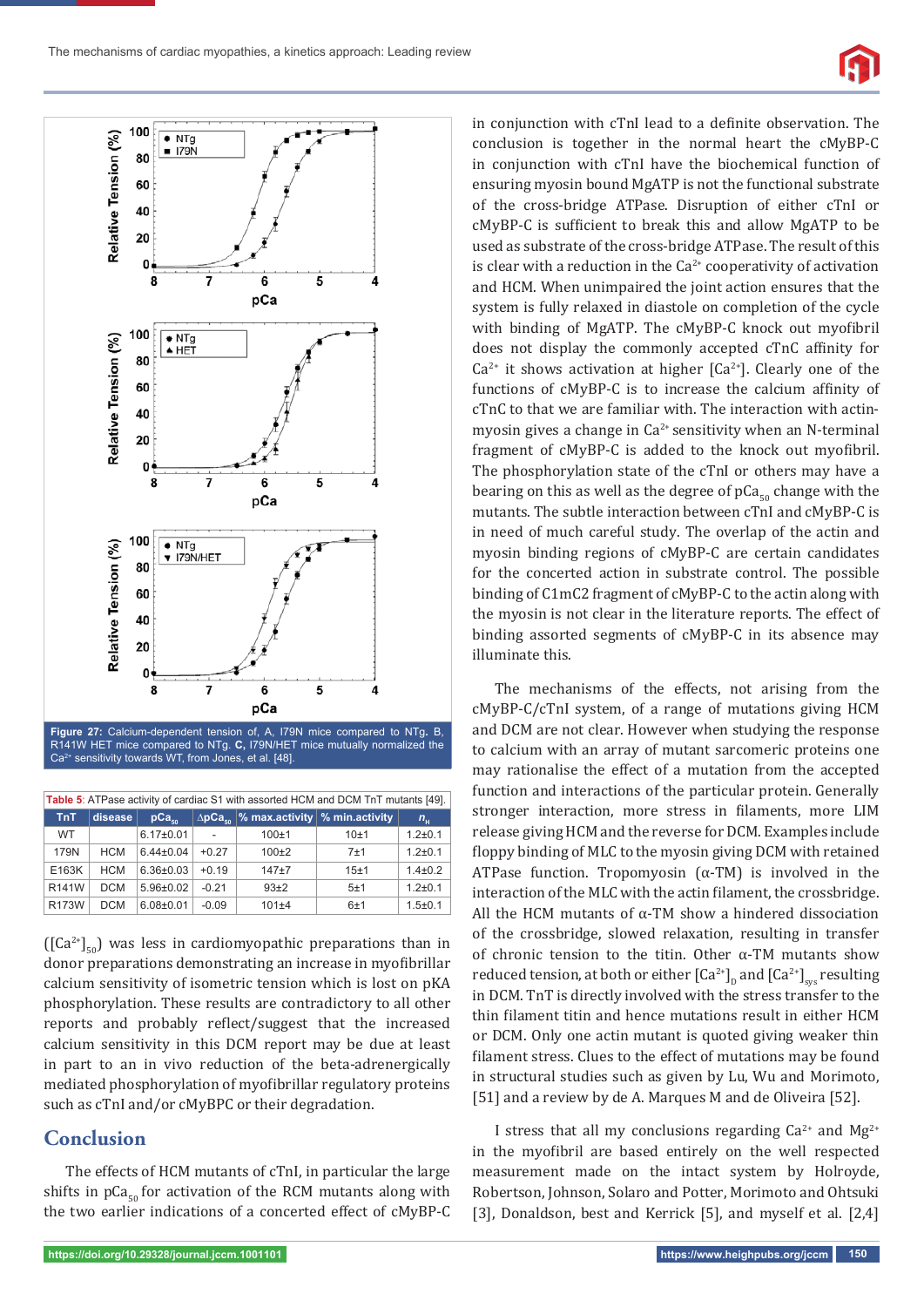and others in these references. To emphasise the need to only consider the intact system with all the many interactions of its constituents, I quote a more recent source Harris, Rostkova, Gautel and Moss14 who clearly demonstrate that the binding of cMyBP-C to the system has a major effect on the  $Ca^{2+}$  affinity of the cTnC, This is especially shown by the effect of adding the actin-myosin binding fragment of cMyBP-C (C1mC2) to the cMyBP-C knockout myofibrils.

A paper has just appeared that confuses the issue, but it can be ignored as all the measurements were performed on the Naked protein cTnC and a fragment of it, Rayani K, Seffernick JT, Li YA, Davis JP, Spuches AM, Van Petegem F, Solaro RJ, Lindert S, and Tibbits GF. Binding of Calcium and Magnesium to Cardiac Troponin C. doi: https://doi. org/10.1101/2020.06.14.150854. This article is a preprint and has not been certified by peer review.

# **Acknowledgement**

There are no ethical considerations in this presentation and all quoted data is in the public domain and authors cited in each case.

# **References**

1. Holroyde MJ, Robertson SP, Johnson JD, Solaro RJ, Potter JD. The calcium and magnesium binding sites on cardiac troponin and their role in the regulation of myofibrillar adenosine triphosphatase. J Biol Chem. 1980; 25; 255: 11688–11693.

**PubMed:** https://www.ncbi.nlm.nih.gov/pubmed/6449512

- 2. Smith GA, Dixon HB, Kirschenlohr HL, Grace AA, Metcalfe JC, Vandenberg Jl.  $Ca^{2+}$  buffering in the heart:  $Ca^{2+}$  binding to and activation of cardiac myofibrils. Biochem J. 2000; 346 (Pt 2): 393-402. **PubMed:** https://www.ncbi.nlm.nih.gov/pmc/articles/PMC1220865/
- 3. Morimoto S and Ohtsuki I. Ca<sup>2+</sup> binding to cardiac troponin C in the myofilament lattice and its relation to the myofibrillar ATPase activity. Eur J Biochem. 1994; 226: 597-602. **PubMed:** https://www.ncbi.nlm.nih.gov/pubmed/8001574
- 4. Smith GA, Vandenberg JI, Freestone NS and Dixon HBF, The effect of Mg<sup>2+</sup> on cardiac muscle function: is CaATP the substrate for priming myofibril cross-bridge formation and  $Ca<sup>2+</sup>$  re-uptake by the sarcoplasmic reticulum? B J. 2001; 354: 539-551. **PubMed:** https://www.ncbi.nlm.nih.gov/pmc/articles/PMC1221685/
- 5. Donaldson SK, Best PM, Kerrick GL. Characterization of the effects of Mg<sup>2+</sup> on Ca<sup>2+</sup>- and Sr<sup>2+</sup>-activated tension generation of skinned rat cardiac fibers. J Gen Physiol. 1978; 71: 645-655. **PubMed:** https://www.ncbi.nlm.nih.gov/pubmed/97362
- 6. Hofmann PA, Hartzell HC, Moss RL. Alterations in Ca<sup>2+</sup> sensitive tension due to partial extraction of C-protein from rat skinned cardiac myocytes and rabbit skeletal muscle fibers. J Gen Physiol. 1991; 97: 1141–1163.

**PubMed:** https://www.ncbi.nlm.nih.gov/pubmed/1678777

- 7. Kampourakis T, Yan Z, Gautel M, Sun YB and Irving M. Myosin binding protein-C activates thin filaments and inhibits thick filaments in heart muscle cells PNAS. 2014; 111: 18763-18768. **PubMed:** https://www.ncbi.nlm.nih.gov/pubmed/25512492
- 8. Smith GA. Calcium, actomyosin kinetics, myosin binding protein-c and hypertrophic cardiomyopathy. J Integr Cardiol. 2019; 5: 1-2.
- 9. Teekakirikul P, Zhu W, Huang HC, Fung E. Hypertrophic Cardiomyopathy: An Overview of Genetics and Management.

Biomolecules. 2019; 16 9: 878.

**PubMed:** https://www.ncbi.nlm.nih.gov/pubmed/31888115

- 10. van Dijk SJ, Dooijes D, dos Remedios C, Michels M , Lamers JMJ, et al. Cardiac Myosin-Binding Protein C Mutations and Hypertrophic Cardiomyopathy. Haploinsufficiency, Deranged Phosphorylation, and Cardiomyocyte Dysfunction. Circulation. 2009; 119: 1473–1483. **PubMed:** https://pubmed.ncbi.nlm.nih.gov/19273718/
- 11. Doh CY, Li J, Mamidi R, Stelzer JE. The HCM-causing Y235S cMyBPC mutation accelerates contractile function by altering C1 domain structure. Biochimica et Biophysica Acta (BBA) - Molecular Basis of Disease. 2019; 1865: 661-677.
- 12. Parbhudayal RY, Garra AR, Götte MJW, Michels M, Pei J, et al. Variable Cardiac Myosin Binding protein-C Expression in the Myofilaments Due to MYBPC3 Mutations in Hypertrophic Cardiomyopathy. J Mol Cell Cardiol. 2018; 123: 59-63. **PubMed:** https://pubmed.ncbi.nlm.nih.gov/30170119
- 13. Harris SP, Bartley CR, Hacker TA, McDonald KS, Douglas PS, et al. Hypertrophic Cardiomyopathy in Cardiac Myosin Binding Protein-C Knockout Mice. Circ Res. 2002; 90: 594-601. **PubMed:** https://pubmed.ncbi.nlm.nih.gov/11909824
- 14. Harris SP, Rostkova E, Gautel M, Moss RL. Binding of myosin binding protein-C to myosin subfragment S2 affects contractility independent of a tether mechanism. Circ Res.2004; 95. 930–936.
- 15. Razumova MV, Bezold KL, Tu AY, Regnier M, Harris SP. Contribution of the Myosin Binding Protein C Motif to Functional Effects in Permeabilized Rat Trabeculae. JGen Physiol. 2008; 132: 575–585. **PubMed:** https://www.ncbi.nlm.nih.gov/pubmed/18955596
- 16. Carrier L, Mearini G, Stathopoulou K, Cuello F. Cardiac myosin-binding protein C (MYBPC3) in cardiac pathophysiology. Gene. 2015; 573: 188-197. **PubMed:** https://www.ncbi.nlm.nih.gov/pmc/articles/PMC6660134/
- 17. Harris SP, Belknap B, Van Sciver RE, White HD, Galkin VE. C0 and C1 N-terminal Ig domains of myosin binding protein C exert different effects on thin filament activation. Proc Natl Acad Sci U S A. 2016; 113: 1558-1563.
- 18. Mettikolla P, Calander N, Luchowski R, Gryczynski I, Gryczynski Z, et al. Cross-bridge Kinetics in Myofibrils Containing Familial Hypertrophic Cardiomyopathy R58Q Mutation in the Regulatory Light Chain of Myosin. J Theor Biol. 2011; 284: 71-81. **PubMed:** https://www.ncbi.nlm.nih.gov/pmc/articles/PMC3152379/
- 19. Lang R, Gomes AV, Zhao J, Housmans PR, Miller T, et al. Functional Analysis of a Troponin I (R145G) Mutation Associated with Familial Hypertrophic Cardiomyopathy. J Biol Chem. 2002; 277: 11670-11678. **PubMed:** https://www.ncbi.nlm.nih.gov/pubmed/11801593
- 20. Davis J, Wen H, Edwards T, Joseph M, Metzger JM. Thin Filament Disinhibition by Restrictive Cardiomyopathy Mutant R193H Troponin I Induces Ca2+-Independent Mechanical Tone and Acute Myocyte Remodeling. Circulation Res. 2007; 100: 1494–1502. **PubMed:** https://pubmed.ncbi.nlm.nih.gov/17463320/
- 21. Davis J, Wen H, Edwards T, Joseph M, Metzger JM. Allele and Species Dependent Contractile Defects by Restrictive and Hypertrophic Cardiomyopathy-Linked Troponin I Mutants. J Mol Cell Cardiol. 2008; 44: 891-904.

**PubMed:** https://www.ncbi.nlm.nih.gov/pubmed/18423659

- 22. Du J, Liu J, Feng HZ, Hossain MM, Gobara N, et al. Impaired relaxation is the main manifestation in transgenic mice expressing a restrictive cardiomyopathy mutation, R193H, in cardiac TnI Am J Physiol Heart Circ Physiol. 2008; 294: H2604–H2613. **PubMed:** https://www.ncbi.nlm.nih.gov/pmc/articles/PMC2769498/
- 23. Zhang J, Kumar A, Stalker HJ, Virdi G, Ferrans VJ, et al. Clinical and molecular studies of a large family with desmin-associated restrictive cardiomyopathy. Clin Genet. 200; 59: 248-256.
- 24. Sheng JJ, Feng HZ, Pinto JR, Wei H, Jin JP. Increases of desmin